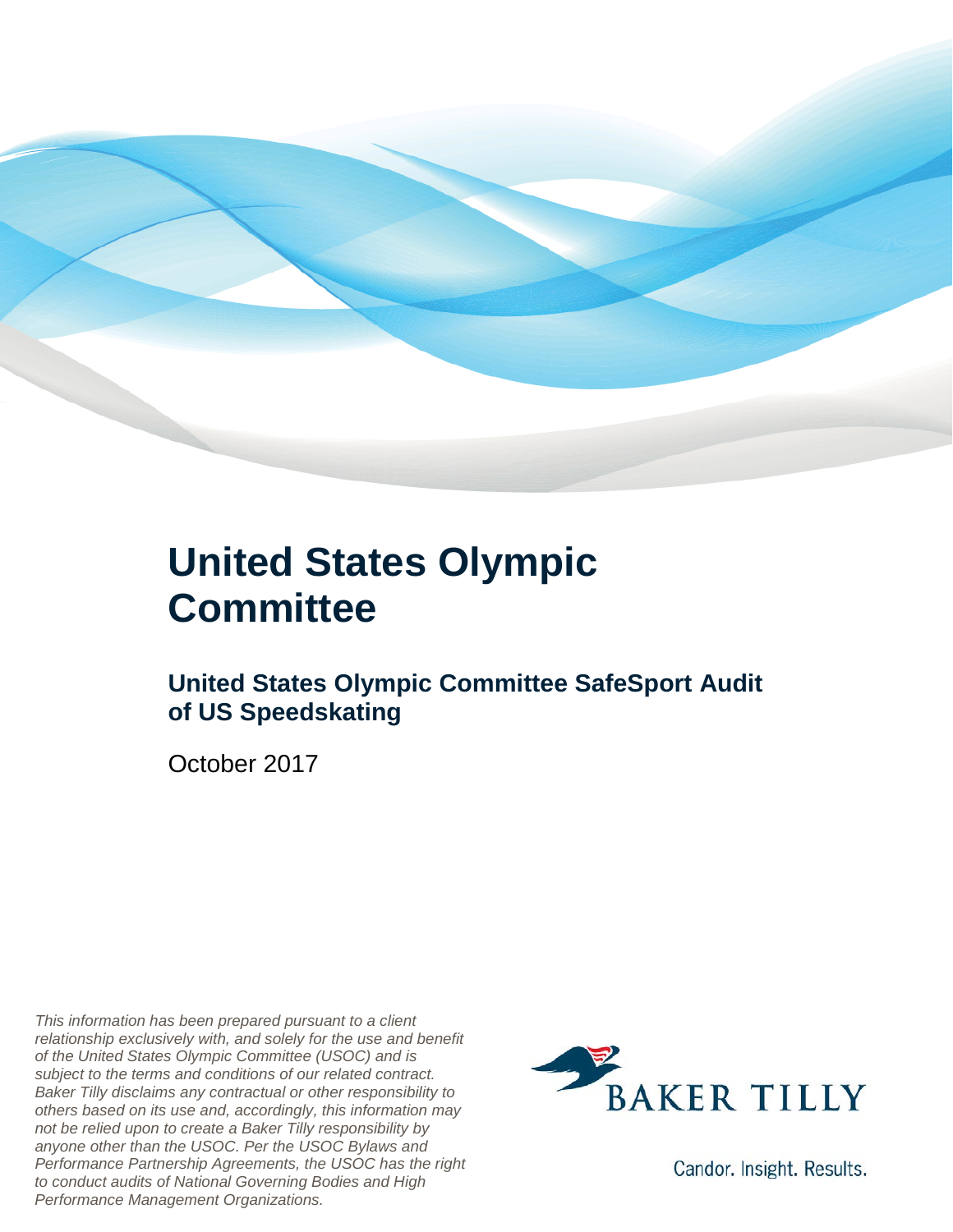

#### UNITED STATES OLYMPIC COMMITTEE SAFESPORT AUDIT OF US **Contents**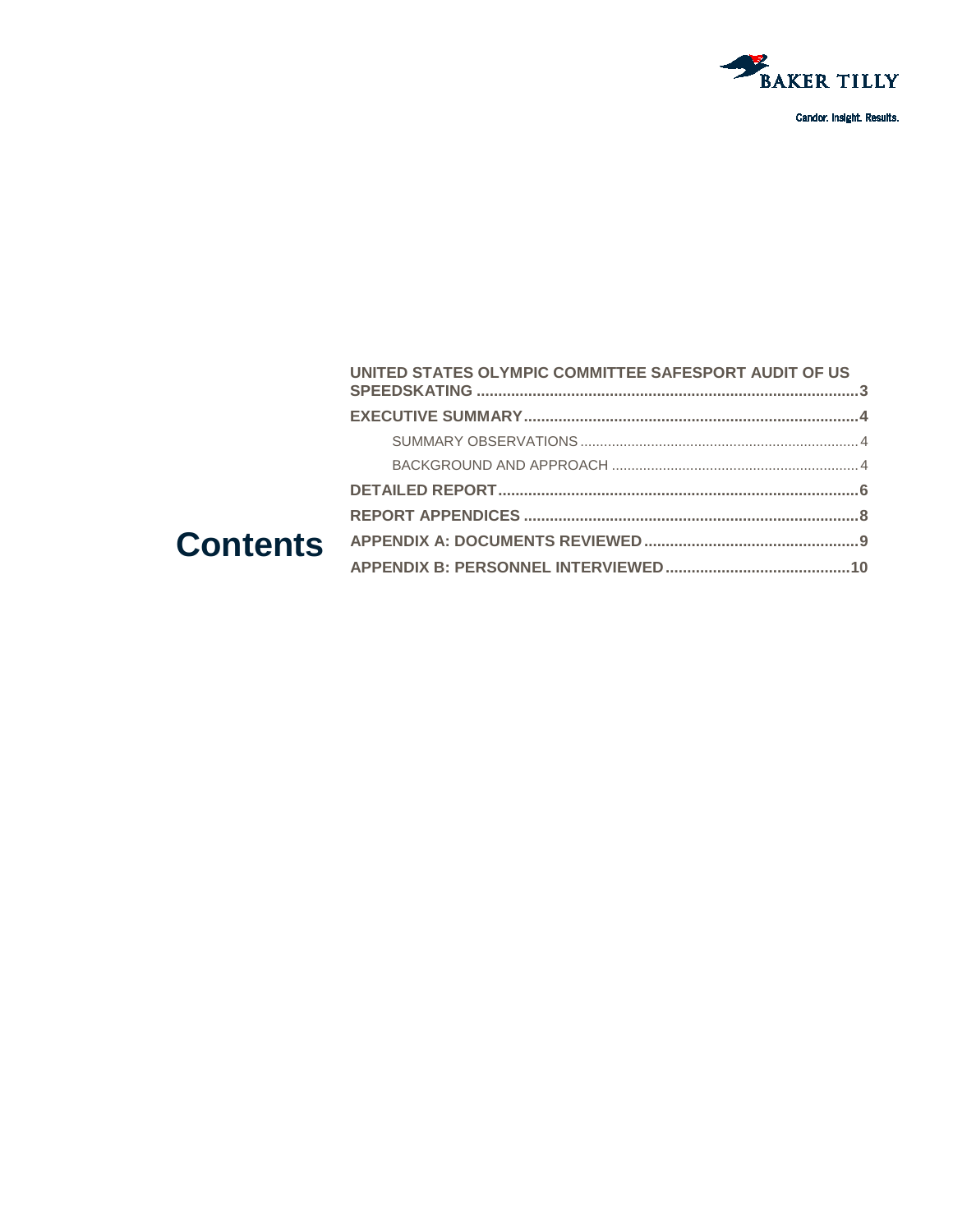

j

United States Olympic Committee USOC SafeSport Audit of US Speedskating

### <span id="page-2-0"></span>**United States Olympic Committee SafeSport Audit of US Speedskating[1](#page-2-1)**

<span id="page-2-1"></span><sup>&</sup>lt;sup>1</sup> To consider the report in its entirety, please refer also to the detailed management response that will appear here [\[Governance Documents\]](https://www.teamusa.org/Footer/Legal/Governance-Documents) within 90 days of the date of this report.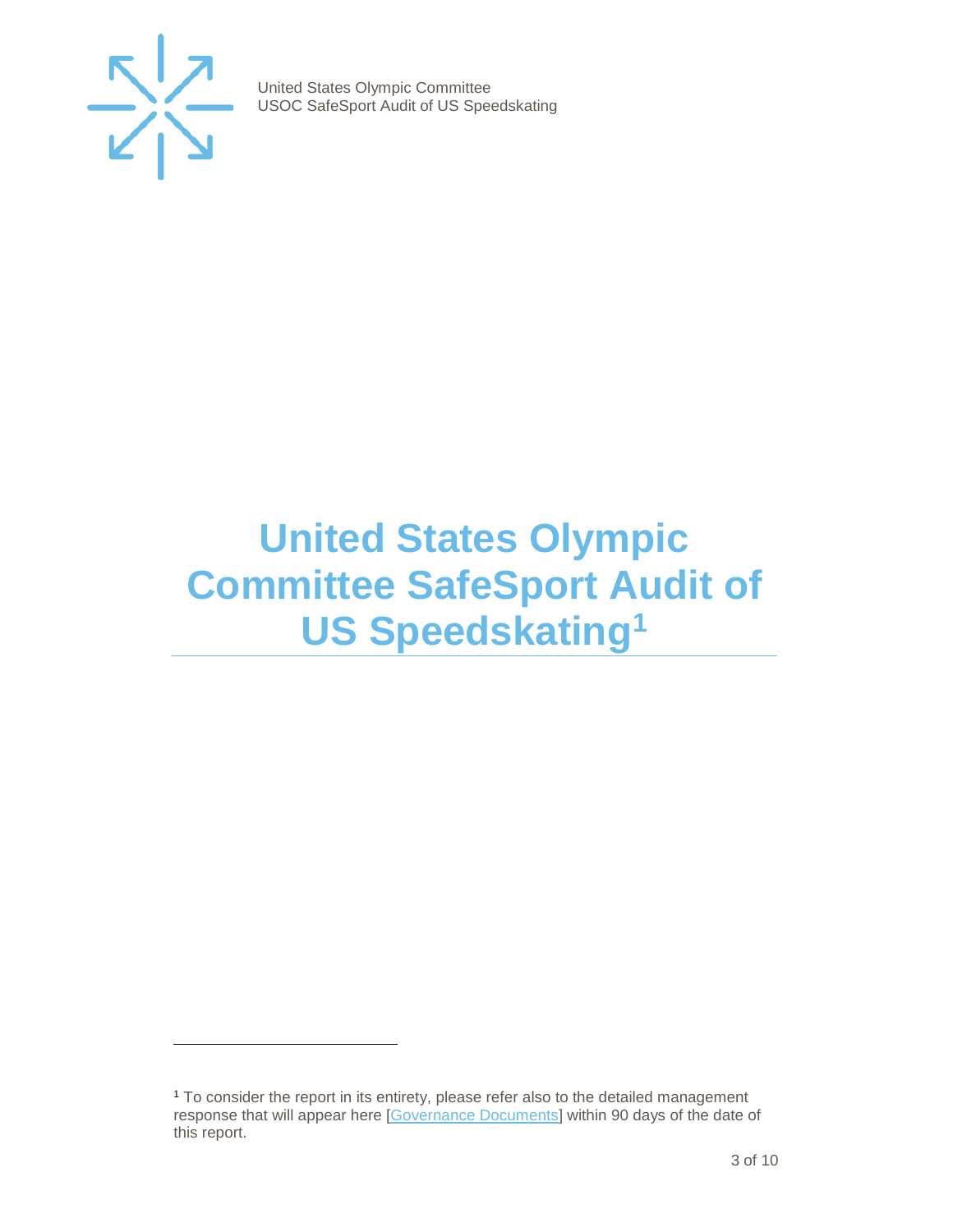

-

United States Olympic Committee USOC SafeSport Audit of US Speedskating

## **Executive Summary**

#### <span id="page-3-1"></span><span id="page-3-0"></span>**Summary Observations**

It shall be the policy of the United States Olympic Committee (USOC) that each National Governing Body (NGBs) adopt a Minimum Standards Policy for Athlete Safety Programs (Athlete Safety Standards) by December 31, 2013[2](#page-3-3).

We noted the following opportunities to enhance the design of US Speedskating (USS) compliance with the Athlete Safety Programs:

> **Athlete Safety Standards - Criminal Background Checks and Education and Training Testing** – Two individuals selected for testing (20% of the selected individuals) did not have criminal background checks conducted during the testing period (i.e., May 1, 2016 through April 30, 2017); however, evidence was provided that the individuals had completed the criminal background checks prior to issuing the audit report.

### <span id="page-3-2"></span>**Background and Approach**

USOC engaged Baker Tilly Virchow Krause (Baker Tilly), to assist the USOC in the completion of SafeSport audits, to assess compliance with SafeSport policies and procedures at the USOC and all of its NGBs and High Performance Management Organizations (HPMOs).

Baker Tilly performed a review of USS to evaluate compliance with the Athlete Safety Standards. The following activities were performed for this review of USS:

- Developed and executed an audit program that included:
	- Holding a virtual entrance meeting to discuss and document USS's SafeSport program and processes.
	- Selecting a sample of 10 from the required individuals to ensure a background check was performed and education and training was completed. See **Appendix A** for a list of documents reviewed.
	- Reviewing USS's athlete safety policy and determining whether the following was addressed:
		- Required misconduct is prohibited and defined;
		- **Reporting procedures are documented; and**
		- **The grievance process is documented and complies with** Athlete Safety Standards.
	- Identifying which individuals are required to undergo a criminal background check and complete education and training.

<span id="page-3-3"></span><sup>2</sup> Effective June 20, 2017 the USOC replaced the Athlete Safety Standards with the NGB Athlete Safety Policy. Due to the timing of this audit, fieldwork was performed in accordance with the Athlete Safety Standards.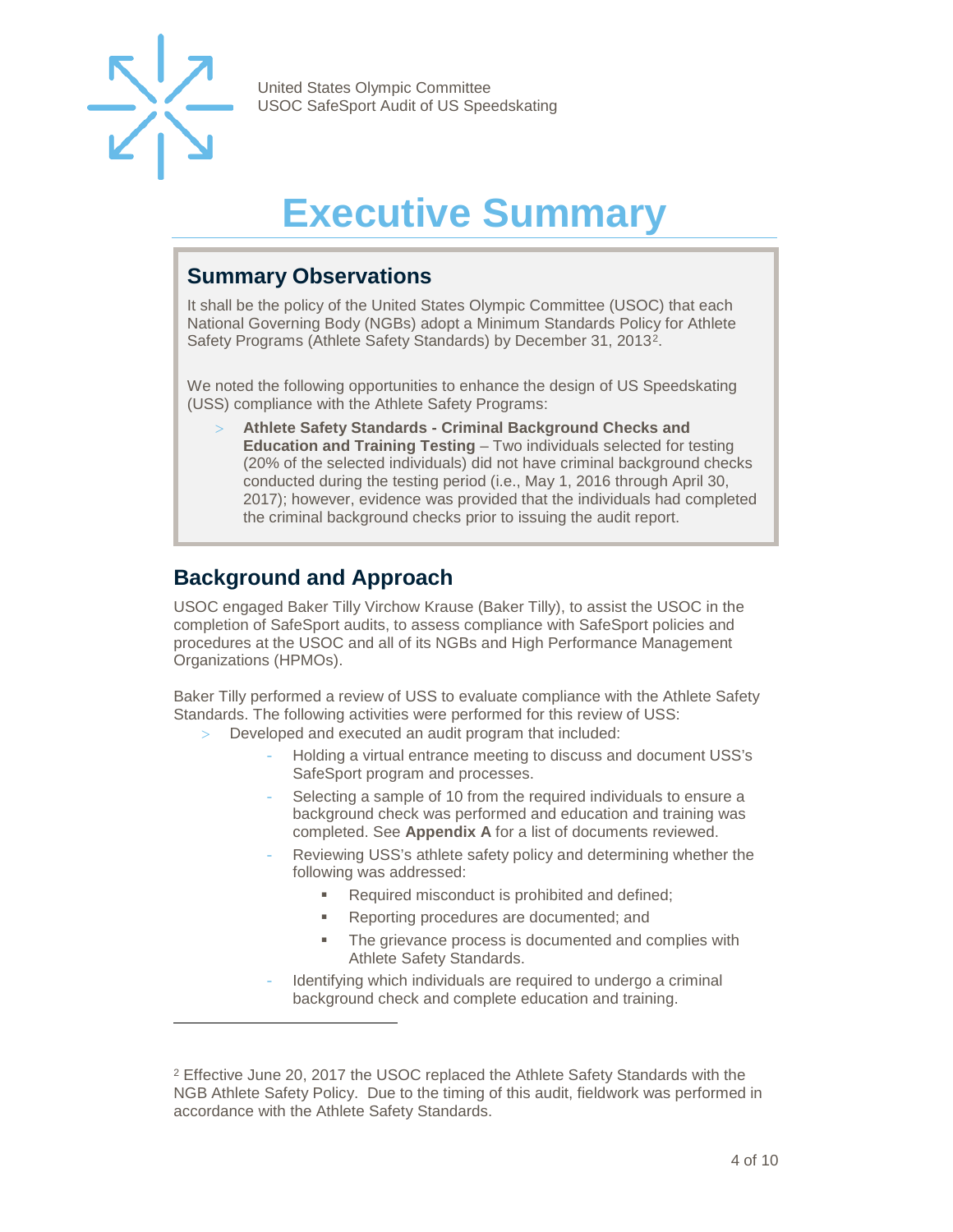

- $>$  Conducted a virtual exit meeting, if requested, following delivery of the draft report, to discuss audit findings and recommendation(s) with USS. See **Appendix B** for a list of individuals interviewed.
- > Identified specific observations and recommendations regarding opportunities to enhance compliance with Athlete Safety Standards. Observations include the following attributes: criteria, condition, cause, effect and recommendation, as set out in the International Professional Practices Framework (IPPF) Standards and Practice Advisory 2410-1.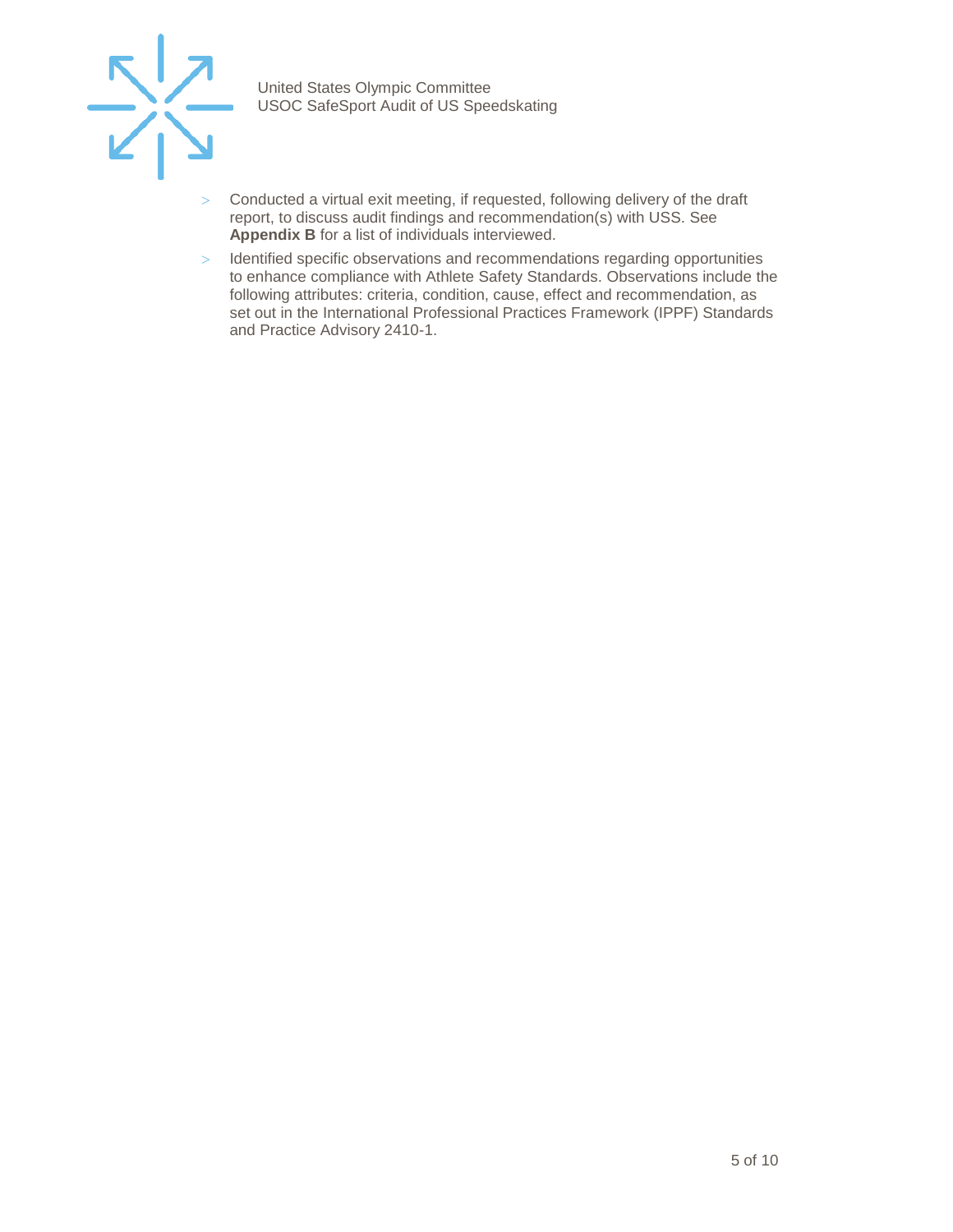

## **Detailed Report**

<span id="page-5-0"></span>The table below represents opportunities to enhance the design and effectiveness of USS's compliance with the Athlete Safety Standards.

| 1. Athlete Safety Standards - Criminal Background Checks and Education and<br><b>Training Testing</b> |                                                                                                                                                                                                                                                                                                                                                                                                                                                                                                                                                                                                                                                                                                                                                                                                                                                                                                     |
|-------------------------------------------------------------------------------------------------------|-----------------------------------------------------------------------------------------------------------------------------------------------------------------------------------------------------------------------------------------------------------------------------------------------------------------------------------------------------------------------------------------------------------------------------------------------------------------------------------------------------------------------------------------------------------------------------------------------------------------------------------------------------------------------------------------------------------------------------------------------------------------------------------------------------------------------------------------------------------------------------------------------------|
| <b>Criteria</b>                                                                                       | The Athlete Safety Standards state each NGB/HPMO shall<br>require criminal background checks and education and training<br>for those individuals it formally authorizes, approves, or appoints<br>(a) to a position of authority over, or (b) to have frequent contact<br>with athletes.                                                                                                                                                                                                                                                                                                                                                                                                                                                                                                                                                                                                            |
| <b>Condition</b>                                                                                      | Two individuals selected for testing (20% of the selected<br>individuals) did not have criminal background checks conducted<br>during the testing period (i.e., May 1, 2016 through April 30,<br>2017); however, evidence was provided that the individuals had<br>completed the criminal background checks prior to issuing the<br>audit report.                                                                                                                                                                                                                                                                                                                                                                                                                                                                                                                                                   |
| Cause                                                                                                 | USS may not be consistently tracking and monitoring compliance<br>with the criminal background checks and education and training<br>requirements of the Athlete Safety Standards.                                                                                                                                                                                                                                                                                                                                                                                                                                                                                                                                                                                                                                                                                                                   |
| <b>Effect</b>                                                                                         | Individuals the USS formally authorizes, approves or appoints (a)<br>to a position of authority over, or (b) to have frequent contact with<br>athletes may not be in compliance with the SafeSport program<br>because they have not completed criminal background checks<br>and/or education and training prior to having contact with<br>athletes. USS must be in compliance with the Athlete Safety<br>Standards to be a member in good standing. Noncompliance with<br>the Athlete Safety Standards can result in disciplinary action by<br>the USOC including withdrawal of high performance funding.<br>Also, athletes may have contact with individuals who are unaware<br>of SafeSport misconduct and the potential impact to athletes'<br>well-being and/or have contact with individuals who have a<br>criminal history, which could put athletes at SafeSport-related<br>misconduct risk. |
| <b>Recommendation</b>                                                                                 | USS must require that individuals it formally authorizes,<br>approves, or appoints (a) to a position of authority over, or (b) to<br>have frequent contact with athletes complete criminal background<br>checks and education and training requirements in a timely                                                                                                                                                                                                                                                                                                                                                                                                                                                                                                                                                                                                                                 |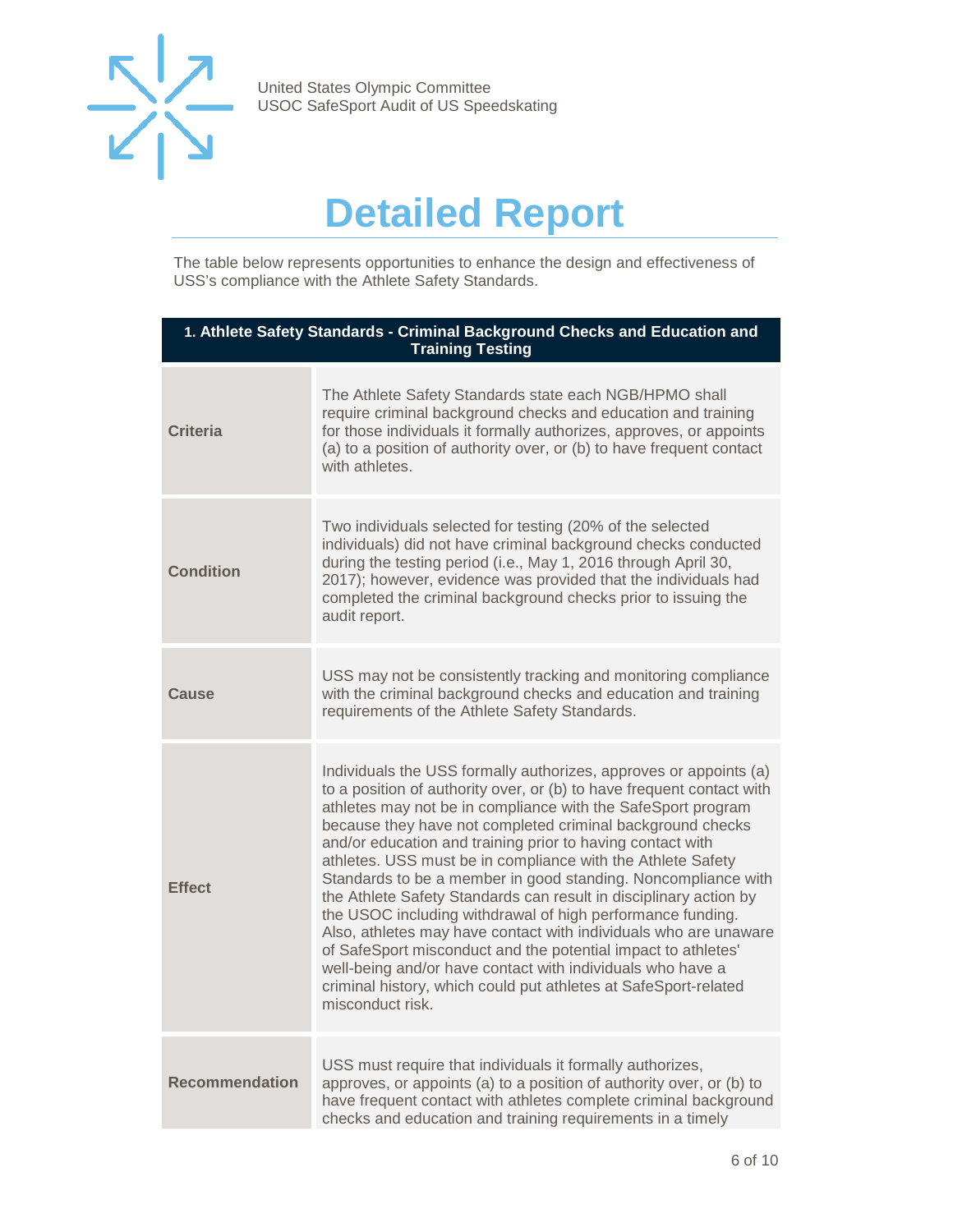

#### **1. Athlete Safety Standards - Criminal Background Checks and Education and Training Testing**

|                        | manner and before they have contact with athletes to provide<br>assurance that they are educated on the requirements of the<br>Athlete Safety Standards. The USS must consistently track and<br>verify criminal background checks and education and training<br>requirements are met for all Required Individuals. Compliance<br>with these requirements must be completed within 90 days of<br>receipt of the final audit report.<br>USS should review the testing results and require all necessary<br>individuals to complete the necessary requirements (i.e., criminal<br>background check and/or education and training). |
|------------------------|---------------------------------------------------------------------------------------------------------------------------------------------------------------------------------------------------------------------------------------------------------------------------------------------------------------------------------------------------------------------------------------------------------------------------------------------------------------------------------------------------------------------------------------------------------------------------------------------------------------------------------|
| Management<br>response | We agree with the condition and recommendation and have<br>taken the necessary steps to ensure compliance with the current<br>NGB Athlete Safety Policy.                                                                                                                                                                                                                                                                                                                                                                                                                                                                        |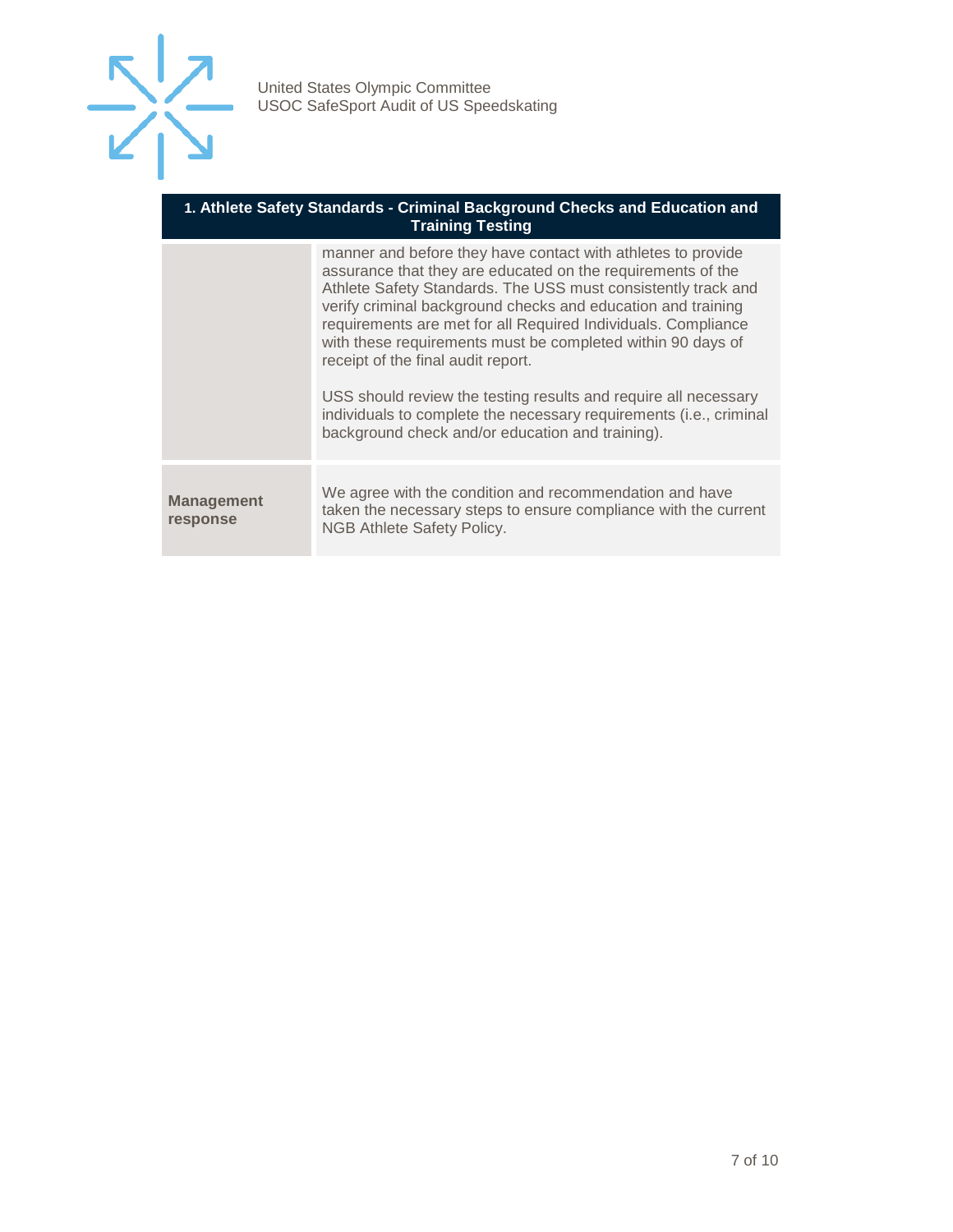

# <span id="page-7-0"></span>**Report Appendices**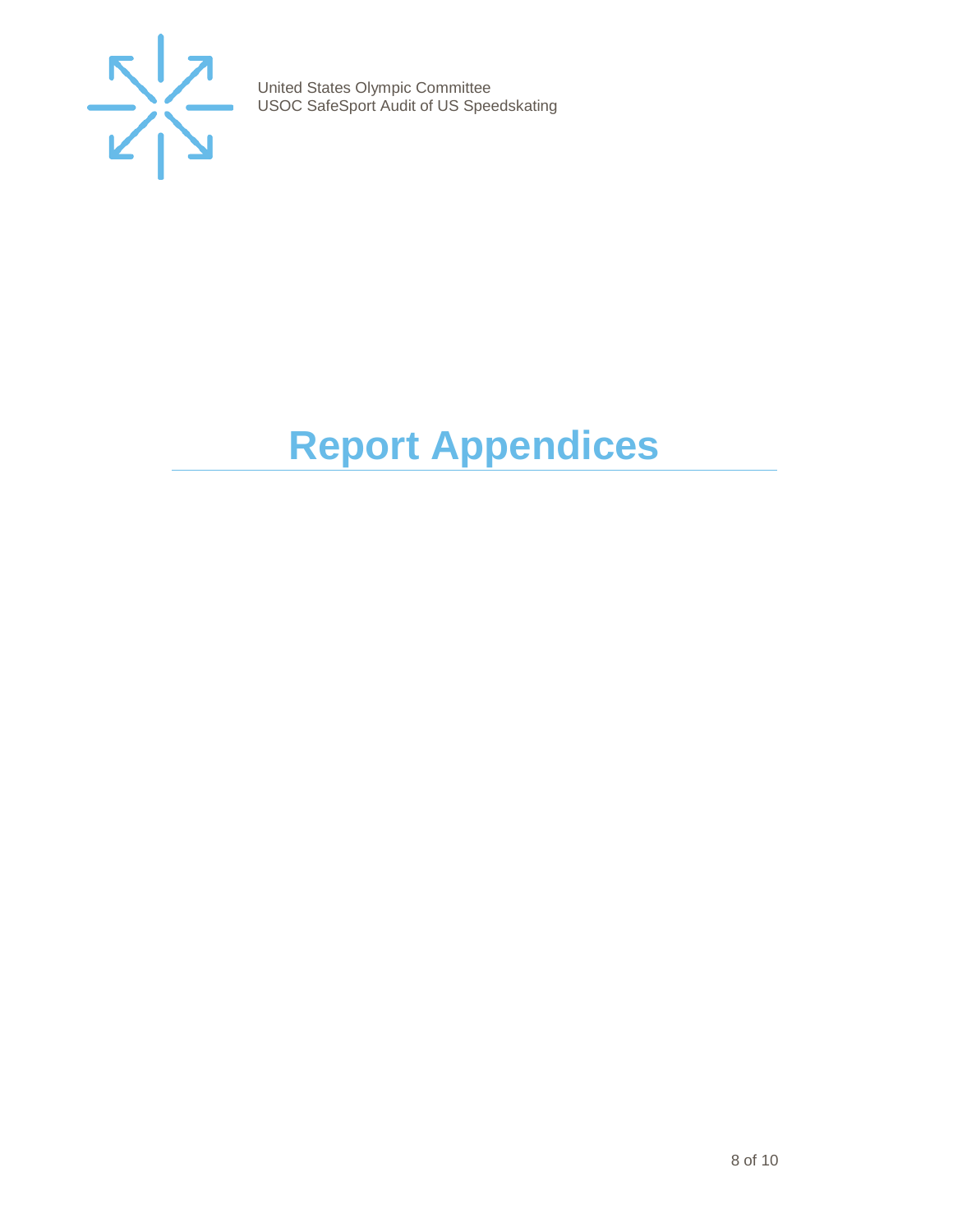

### <span id="page-8-0"></span>**Appendix A: Documents Reviewed**

We reviewed the following documents:

- > Athlete Safety Standards Program Questionnaire
- > Population listing of "required individuals"(i.e., covered individuals required to undergo background check and training)
- > SafeSport Policy documentation
- > USS Participant Welfare Policy
- > US Speedskating Amended and Restated Bylaws
- > USS Code of Ethics